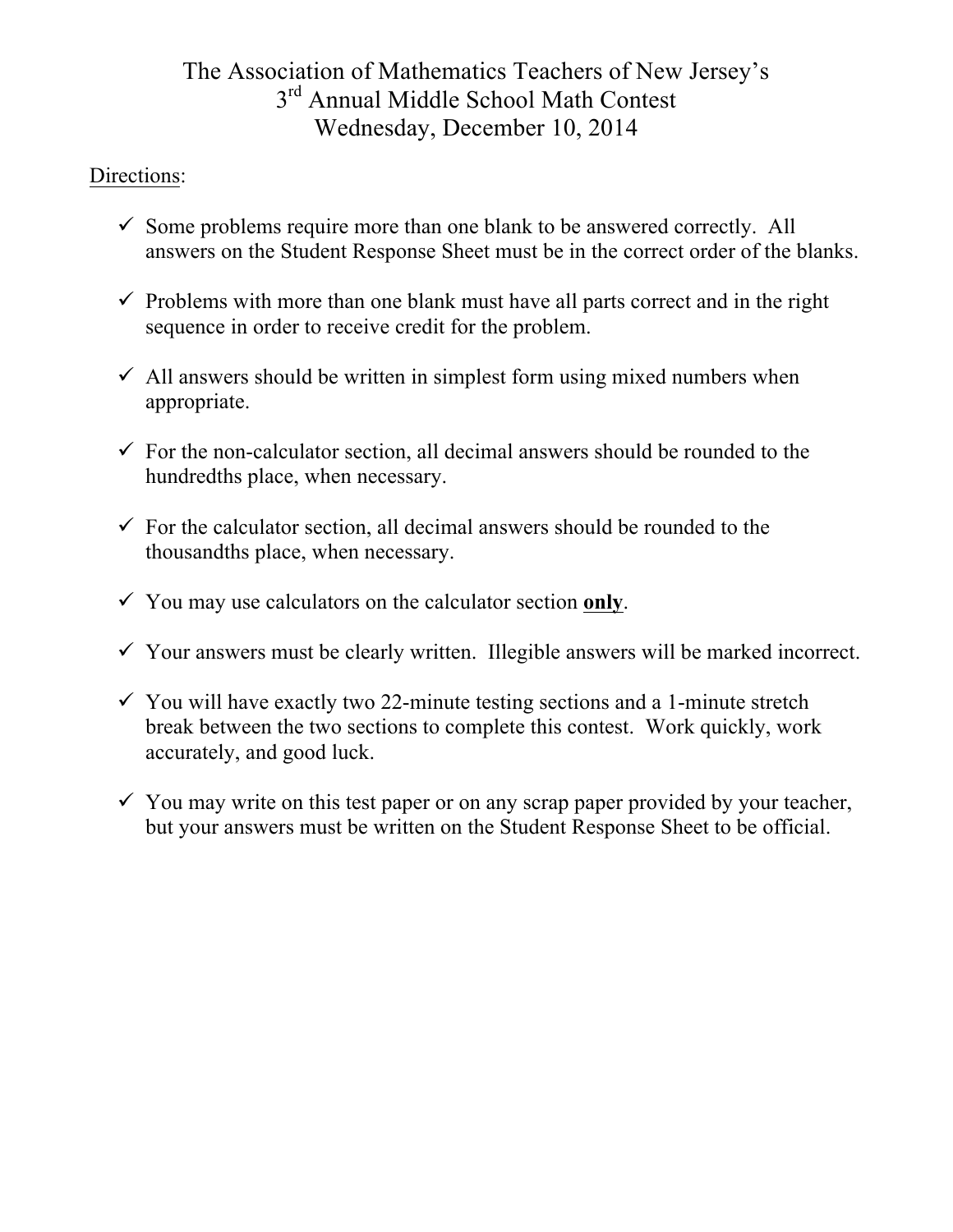### **Non-Calculator Section** – **Students may NOT use a calculator. All answers in this section ONLY must be rounded to two decimal places, when appropriate.**

1. John wants to put down carpet in his rectangular bedroom. The bedroom measures  $9\frac{7}{9}$  ft. by  $8\frac{3}{4}$  ft. Determine how much carpet he needs to order. Express your answer as a mixed number in square feet.

2. Jane is having a big dinner party and hosting 12 guests. She is preparing a new recipe for the party. Each serving of the main dish feeds 3 people. The recipe calls for  $1\frac{3}{4}$  cups of chicken per serving. Jane has 4 cups of chicken. Does she have enough for the party? How much extra chicken does she have or how much is she short by?

- 3. Justin lives  $1\frac{1}{3}$  blocks west of Stacey. They draw a number line to model this situation. Because Stacey lives  $2\frac{5}{6}$  blocks east of school, they give her house the coordinate  $2\frac{5}{6}$ . Justin incorrectly claims that the coordinate of his house is  $4\frac{1}{6}$ .
	- a. Draw and label a number line to model the situation.

b. What is the correct coordinate of Justin's house?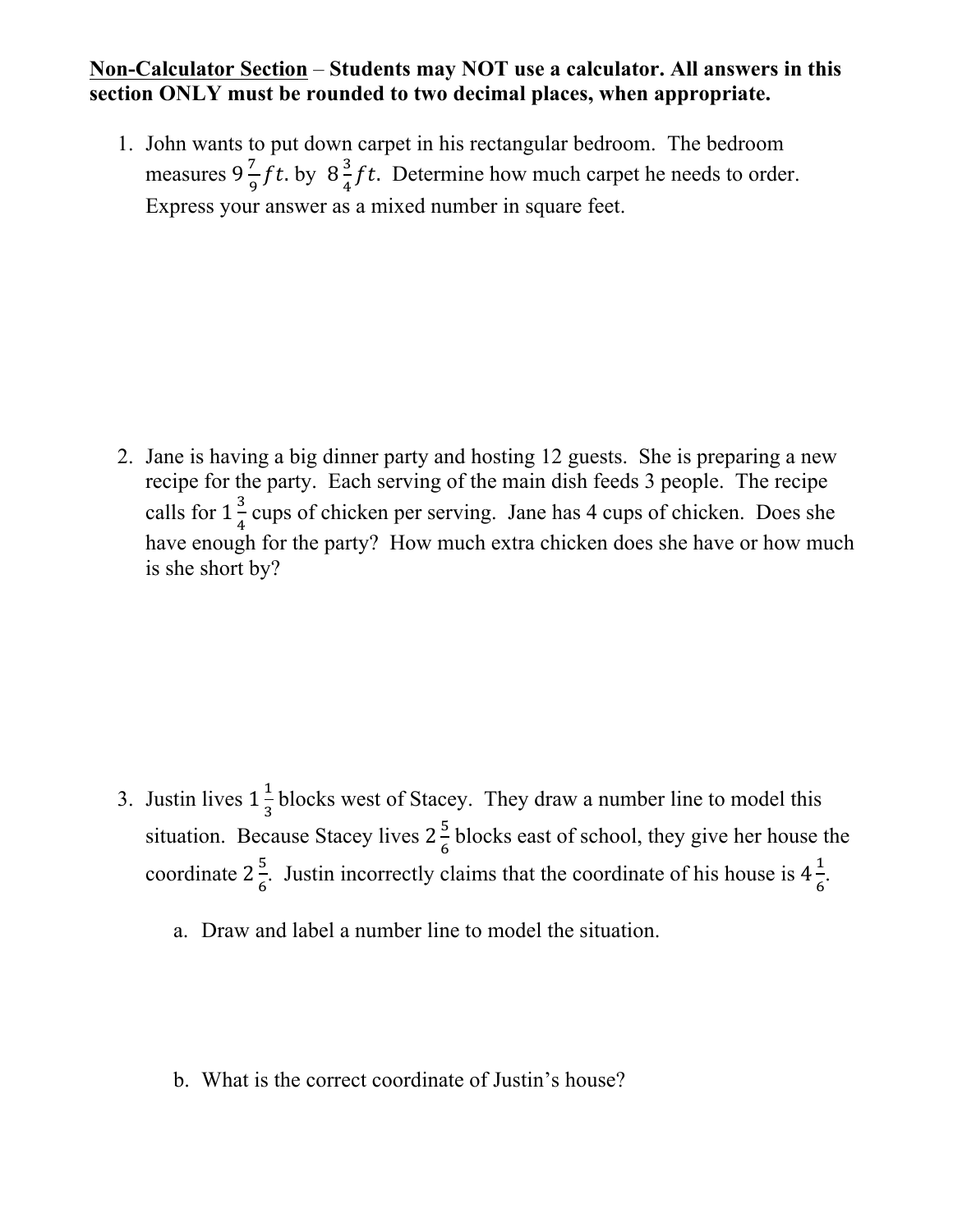4. A forest covers 56,000 acres. A survey finds that 0.4% of the trees in the forest are old trees. How many acres of old trees are there?

5. There are three stores where you can rent DVDs. The table shows the cost  $\gamma$  in dollars to rent *x* DVDs at store A. The graph represents the cost at store B. The equation  $y = 3.85x$  represents the cost at store C. At which store is the cost of renting DVDs the least?



6. The data below represent the cost of admission for a one-day pass to each of 12 amusement parks in the United States. Find the interquartile range for this data set.

42, 31, 27, 53, 60, 49, 42, 33, 45, 61, 30, 54

7. Identify two pairs of corresponding angles in the diagram. Only use angles that have individual numbers.

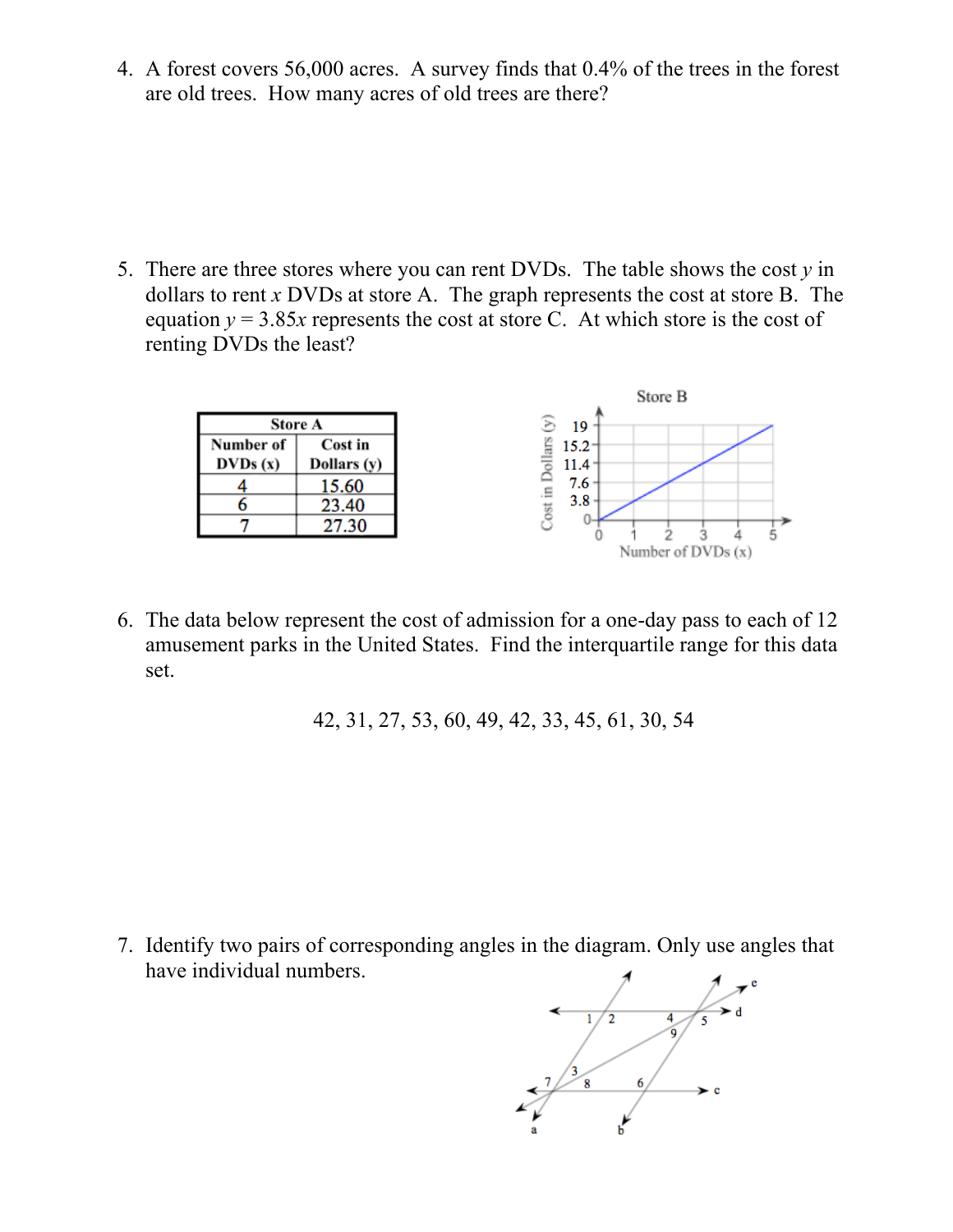8. (a) Solve the inequality below then (b) graph the inequality. Write both answers on your answer sheet.



9. A recipe for lemonade calls for  $1\frac{1}{4}$  cups of water for each cup of concentrate. If you use  $3\frac{2}{3}$  cups of concentrate how much water should you use?

10. Using the graph below, identify the two lines with the same rate of change. What is the slope of these lines?



**\*\*The teacher will collect the non-calculator section of test. Now, students will take a 1-minute stretch break. There should be no talking.\*\***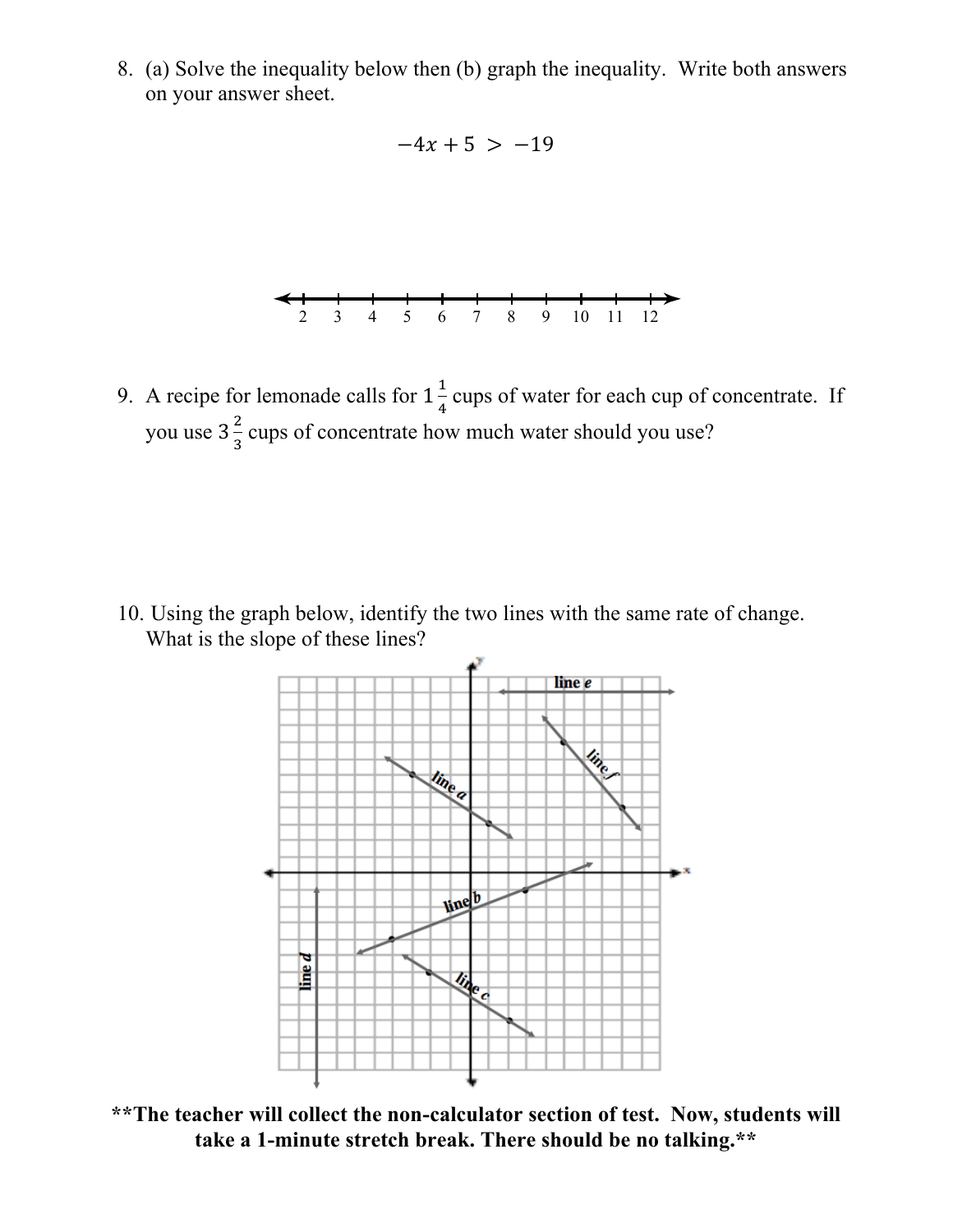### **Calculator Section – The students may use the approved calculator as outlined in the rules section. All answers in this section ONLY must be rounded to three decimal places, when appropriate.**

11. An Internet service provider charges \$18 per month plus an initial set-up fee. One customer paid a total of \$81 after 2 months of service. Write an equation that represents the total charges  $\gamma$  of Internet service after  $\chi$  months.

12. In 1995, Orlando, Florida, the population was about 175,000. At that time, the population was growing at a rate of about 2000 per year. Predict what the population will be in 2020.

13. The number 480 is increased by 42%. The result is then decreased by 76%. What is the final number?

14. The Frosty Ice-Cream Shop sells sundaes for \$2.50 each and banana splits for \$4 each. On a hot spring day the store sold twice as many banana splits as sundaes, for a total of \$42. Determine how many of each the store sold. Be sure to label each answer.

15. If the simple interest on \$6,000 for 8 years is \$1,056, then what is the interest rate? Write your answer as a percent.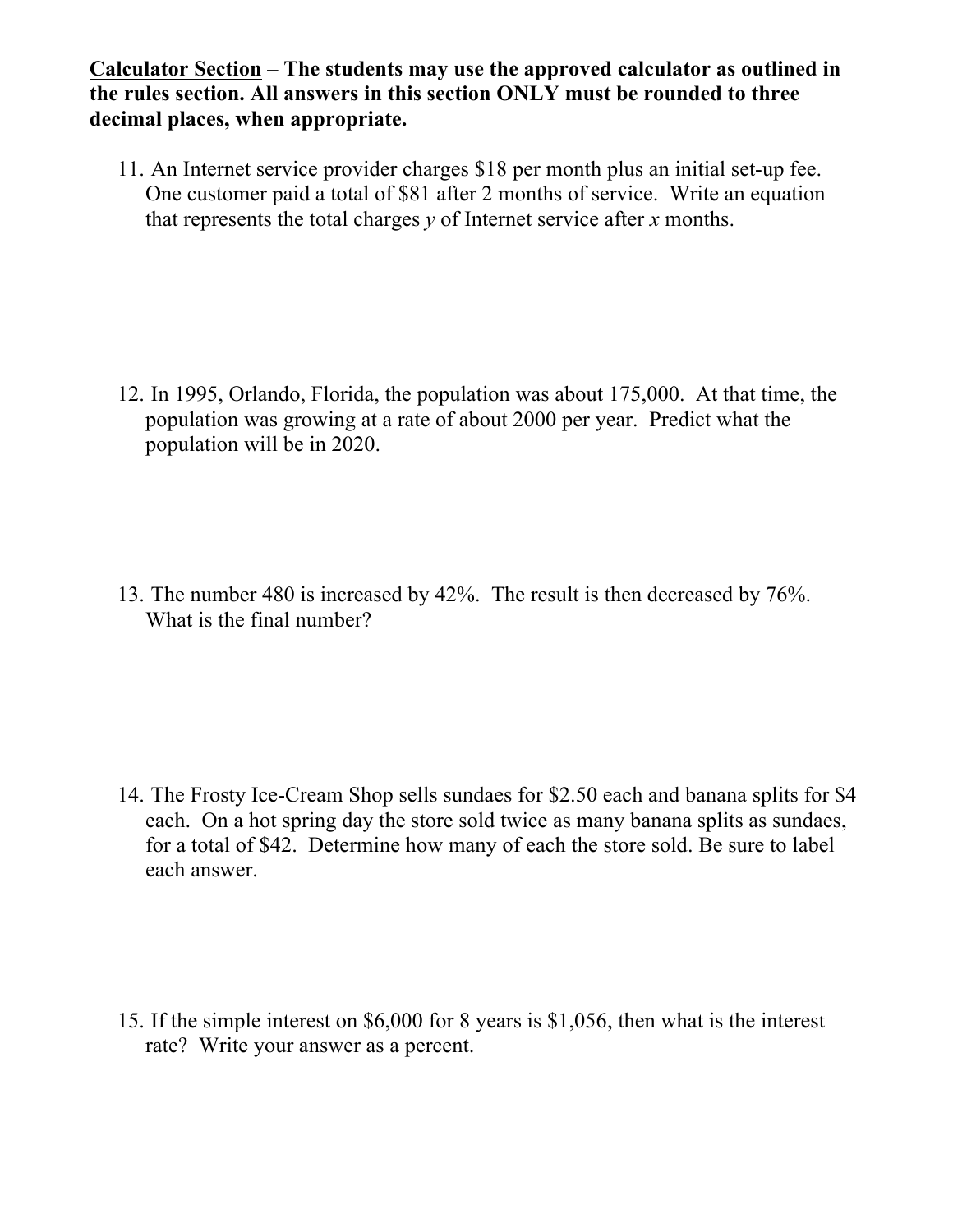16. The below triangles are similar. Find the missing side lengths for AC and AB.



17. A rectangular garden 8 meters wide has a diagonal measuring 17 meters. Find the length of the garden.

18. If a 28-foot tree casts a 20-foot shadow at the same time a nearby building casts a 65-foot shadow, how tall is the building?

19. A store had apples on sale for \$1.05 a pound. Jack spent \$6.51 on apples. How many pounds of apples did Jack buy?